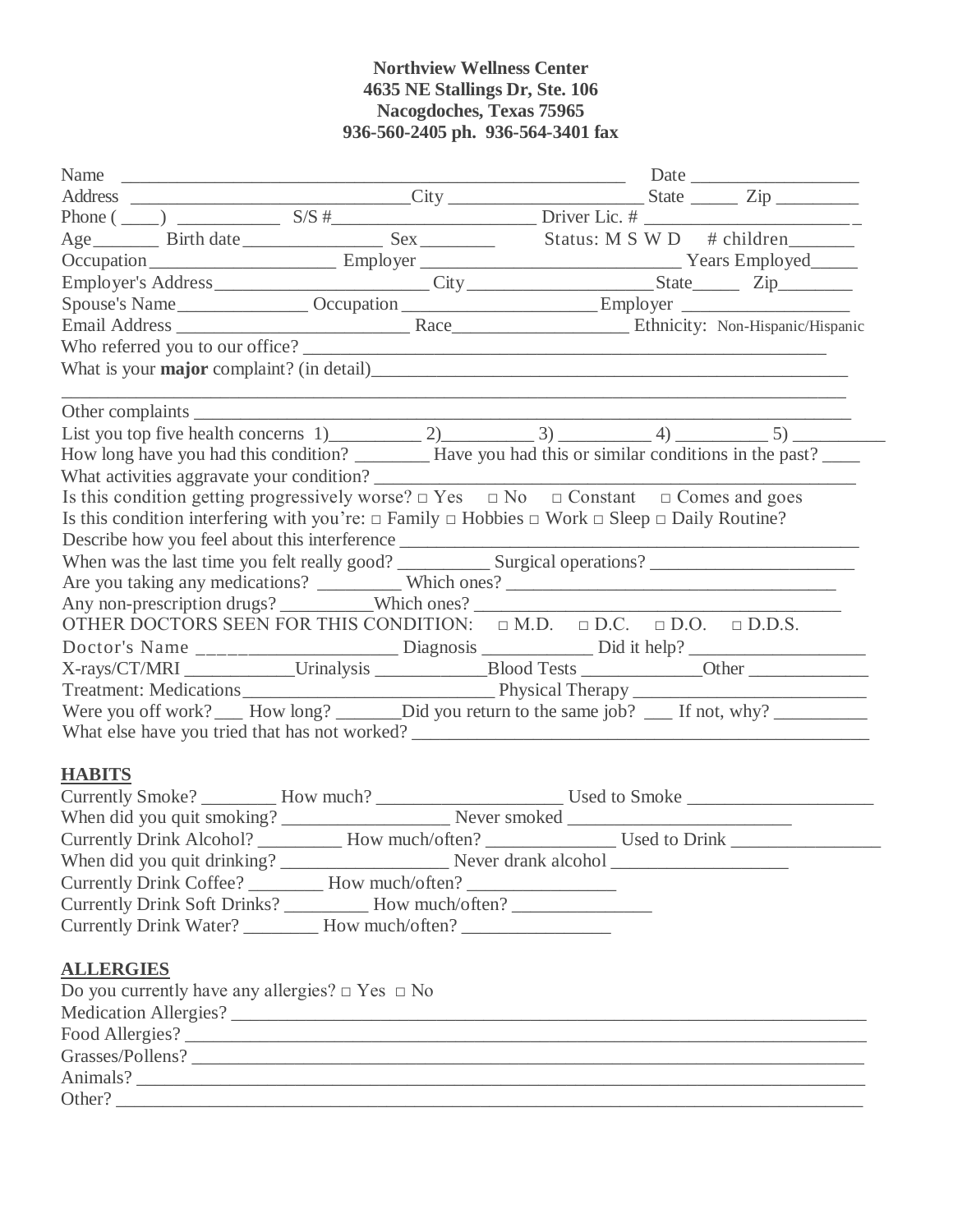## **EXERCISE**

|                                                                                               |  | Currently Exercise? _________ How often? ____________________ How do you exercise? _________________                                                                                                                                                                                                                                                                                                                                                                                                                                                                                                                                                                                          |
|-----------------------------------------------------------------------------------------------|--|-----------------------------------------------------------------------------------------------------------------------------------------------------------------------------------------------------------------------------------------------------------------------------------------------------------------------------------------------------------------------------------------------------------------------------------------------------------------------------------------------------------------------------------------------------------------------------------------------------------------------------------------------------------------------------------------------|
| <b>FAMILY HISTORY</b>                                                                         |  |                                                                                                                                                                                                                                                                                                                                                                                                                                                                                                                                                                                                                                                                                               |
|                                                                                               |  |                                                                                                                                                                                                                                                                                                                                                                                                                                                                                                                                                                                                                                                                                               |
|                                                                                               |  |                                                                                                                                                                                                                                                                                                                                                                                                                                                                                                                                                                                                                                                                                               |
|                                                                                               |  | Illnesses on Father's Side? Who? What? What?                                                                                                                                                                                                                                                                                                                                                                                                                                                                                                                                                                                                                                                  |
|                                                                                               |  |                                                                                                                                                                                                                                                                                                                                                                                                                                                                                                                                                                                                                                                                                               |
|                                                                                               |  |                                                                                                                                                                                                                                                                                                                                                                                                                                                                                                                                                                                                                                                                                               |
|                                                                                               |  | Who? What?                                                                                                                                                                                                                                                                                                                                                                                                                                                                                                                                                                                                                                                                                    |
| <b>INSURANCE INFORMATION:</b>                                                                 |  |                                                                                                                                                                                                                                                                                                                                                                                                                                                                                                                                                                                                                                                                                               |
| Are you covered by Medicare? □ Yes □ No Medicare #______________________________              |  |                                                                                                                                                                                                                                                                                                                                                                                                                                                                                                                                                                                                                                                                                               |
| Do you have any group, union, or personal health and accident insurance? $\Box$ Yes $\Box$ No |  |                                                                                                                                                                                                                                                                                                                                                                                                                                                                                                                                                                                                                                                                                               |
|                                                                                               |  |                                                                                                                                                                                                                                                                                                                                                                                                                                                                                                                                                                                                                                                                                               |
|                                                                                               |  |                                                                                                                                                                                                                                                                                                                                                                                                                                                                                                                                                                                                                                                                                               |
|                                                                                               |  |                                                                                                                                                                                                                                                                                                                                                                                                                                                                                                                                                                                                                                                                                               |
|                                                                                               |  |                                                                                                                                                                                                                                                                                                                                                                                                                                                                                                                                                                                                                                                                                               |
|                                                                                               |  |                                                                                                                                                                                                                                                                                                                                                                                                                                                                                                                                                                                                                                                                                               |
|                                                                                               |  |                                                                                                                                                                                                                                                                                                                                                                                                                                                                                                                                                                                                                                                                                               |
|                                                                                               |  |                                                                                                                                                                                                                                                                                                                                                                                                                                                                                                                                                                                                                                                                                               |
|                                                                                               |  |                                                                                                                                                                                                                                                                                                                                                                                                                                                                                                                                                                                                                                                                                               |
|                                                                                               |  | Did your accident occur while at work? $\Box$ Yes $\Box$ No Were you involved in an auto accident? $\Box$ Yes $\Box$ No<br>Date $\text{Time}$ Time Injury reported to employer? $\Box$ Yes $\Box$ No Supervisor $\text{Answer}$<br>How were you injured?<br>Were you unconscious? $Y/N$ $\Box$ Fractures $\Box$ Cuts $\Box$ Abrasions $\Box$ Bruises Work Restriction $\Box$ Yes $\Box$ No<br>Confined to hospital for Days, Bours. Name of hospital doctor:<br>Have you had any other personal injuries or accidents? $\Box$ Past year $\Box$ Past 5 years $\Box$ Over 5 years $\Box$ None<br>Describe: $\frac{1}{2}$ Do you have an attorney? $\Box$ Yes $\Box$ No Name and Address: $\Box$ |
|                                                                                               |  |                                                                                                                                                                                                                                                                                                                                                                                                                                                                                                                                                                                                                                                                                               |
| <b>Parental Consent to Treat a Minor</b>                                                      |  |                                                                                                                                                                                                                                                                                                                                                                                                                                                                                                                                                                                                                                                                                               |
|                                                                                               |  | I hereby authorize Dr. Scott Sims and whomever he may designate as his assistants to examine and administer                                                                                                                                                                                                                                                                                                                                                                                                                                                                                                                                                                                   |
| Dated at Northview Wellness Center this _____ day of _______________ 20________.              |  |                                                                                                                                                                                                                                                                                                                                                                                                                                                                                                                                                                                                                                                                                               |
|                                                                                               |  |                                                                                                                                                                                                                                                                                                                                                                                                                                                                                                                                                                                                                                                                                               |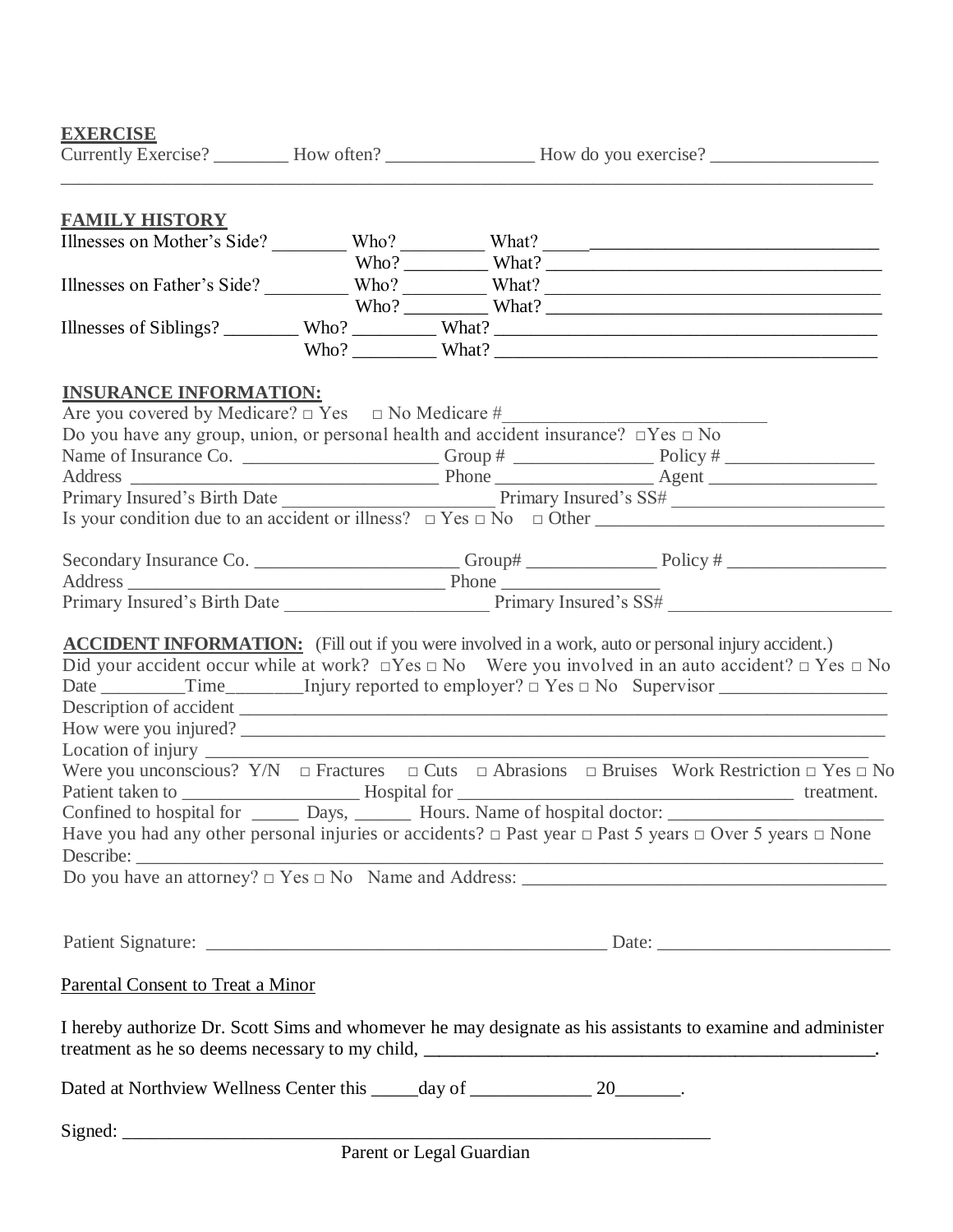## **Northview Wellness Center Scott Sims, D.C., A.C.N., F.I.A.M.A.**

4635 NE Stallings Dr., Suite 106, Nacogdoches, Texas 75965 Phone (936) 560-2405 -- Fax (936)564-3401

Name: \_\_\_\_\_\_\_\_\_\_\_\_\_\_\_\_\_\_\_\_\_\_\_\_\_\_\_\_\_\_\_\_\_ Date: \_\_\_\_\_\_\_\_\_\_\_\_\_\_\_

Please take several minutes to answer these questions so Dr. Sims can help you get better faster. (**Please circle as many that apply**)

1. How have you taken care of your health in the past?

- a. Medications
- b. Emergency Room
- c. Routine Medical
- d. Exercise
- e. Nutrition/Diet
- f. Holistic Care
- g. Vitamins
- h. Chiropractic
- i. Other (please specify): \_\_\_\_\_\_\_\_\_\_\_\_\_\_\_\_\_\_

2. How did the previous method(s) work out for you?

- a. Bad results
- b. Some results
- c. Great results
- d. Nothing changed
- e. Did not get worse
- f. Did not work very long
- g. Still trying
- h. Confused

3. How have others been affected by your health condition?

- a. No one is affected
- b. Haven't noticed any problem
- c. They tell me to do something
- d. People avoid me